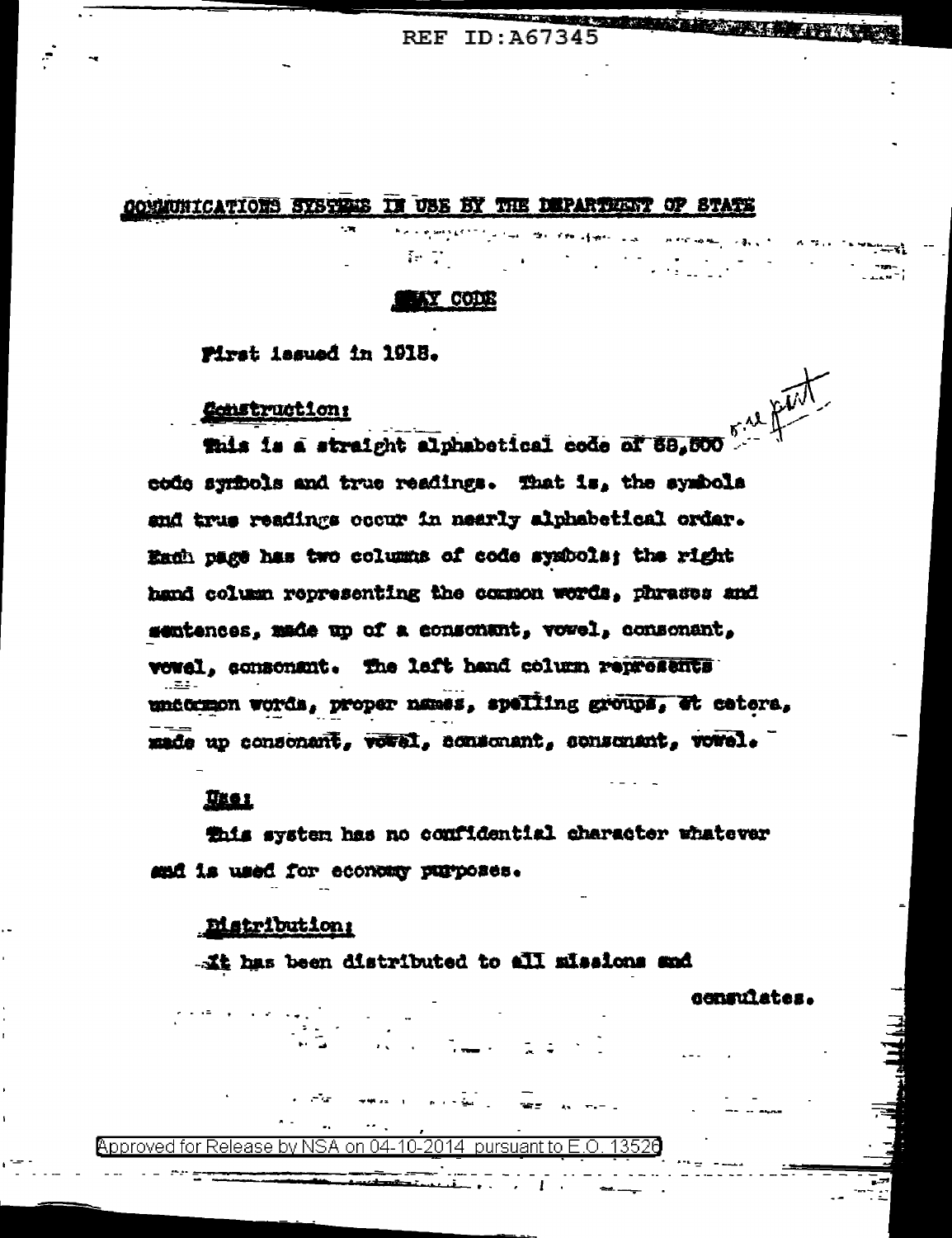**ADDEUlates.** 

ा

#### Special Gray Cipher:

This ciphor used with the Gray Code consists of the mast ten two-part tables of varying construction.

**REF ID:A67345** 

 $\mathcal{R} \mathcal{P} \mathcal{P} \mathcal{P} \mathcal{P} \mathcal{P} \mathcal{P} \mathcal{P} \mathcal{P} \mathcal{P} \mathcal{P} \mathcal{P} \mathcal{P} \mathcal{P} \mathcal{P} \mathcal{P} \mathcal{P} \mathcal{P} \mathcal{P} \mathcal{P} \mathcal{P} \mathcal{P} \mathcal{P} \mathcal{P} \mathcal{P} \mathcal{P} \mathcal{P} \mathcal{P} \mathcal{P} \mathcal{P} \mathcal{P} \mathcal{P} \mathcal{P} \mathcal{P} \mathcal{P} \mathcal{P} \mathcal{$ 

tatum<br>Tari di Zangmang di Linux di Lagunan di Li

- twopart

- Lype of cyp

First issued in 1919.

Sonstruction:

This is a mixed code in two volumes with 114,000 code symbols and true readings. In the encoding book the true readings run in alphabetical order and the code symbols mixed; in the decoding book the symbols run in alphabetical order and the true readings are mixed. There is no so-called "laft hand" side to the book, one straight series of code symbols and true readings. The symbols are of the consonant, vevel, consonant, vevel, consonant and the consonant, vowel, consonant, consonant, vowel types. Ever since the issuance of this sode it has not been used without the application of a cipher to the code symbols. The cipher consists of ten two-part tables of varying acustruction and new tables have been issued frequently **covering** 

<u>, talik sama</u>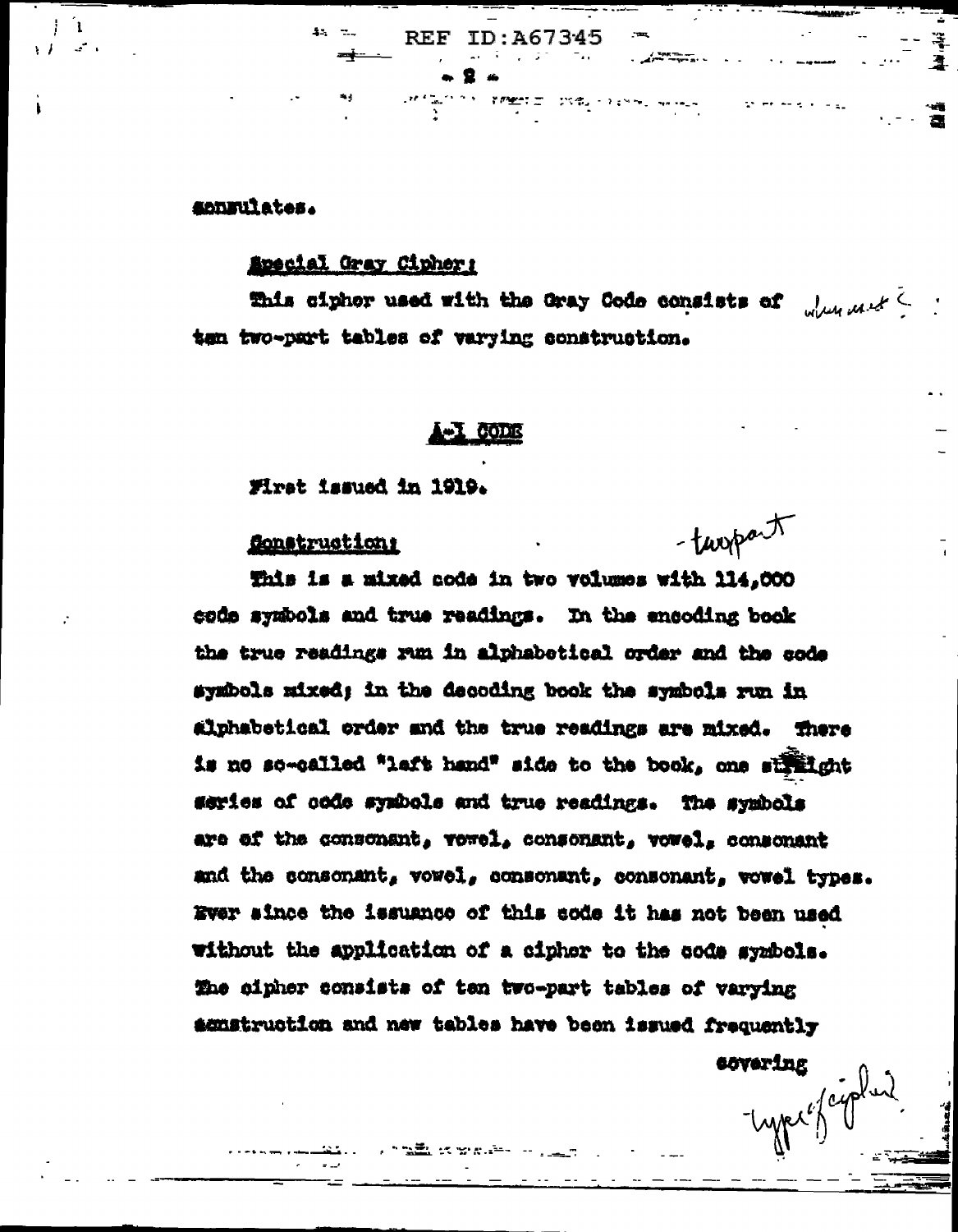REF ID: A67345 . 5 .

 $\sim 1000$ 

 $\sim$   $\sim$ 

 $\bullet$ 

covering periods from two to five months.

## Tast

When initially issued this code and cipher was used for the transmission of highly confidential correspondence. However, as new systems were produced and issued it has been used for the transmission of information of a less confidential character.

#### Distribution:

Initially, the distribution of this code was confined to embassies and legations and subsequently it was distributed to certain important consulates. This code and sipher has now been issued to forty-nine missions and forty-one consulates.

## **Acourity:**

It is of paramount importance to the Department to maintain a secret means of communication. This Gods will remain secret only so long as the rules governing its use are strictly observed.

In order to insure secrecy the code systed appearing in this book will never be transmitted. All messages will be engipherod by means of the tables assempanying this book.

 $+ +$   $-$ 

 $\Delta_{\rm c}$ 

 $\sim$   $\sim$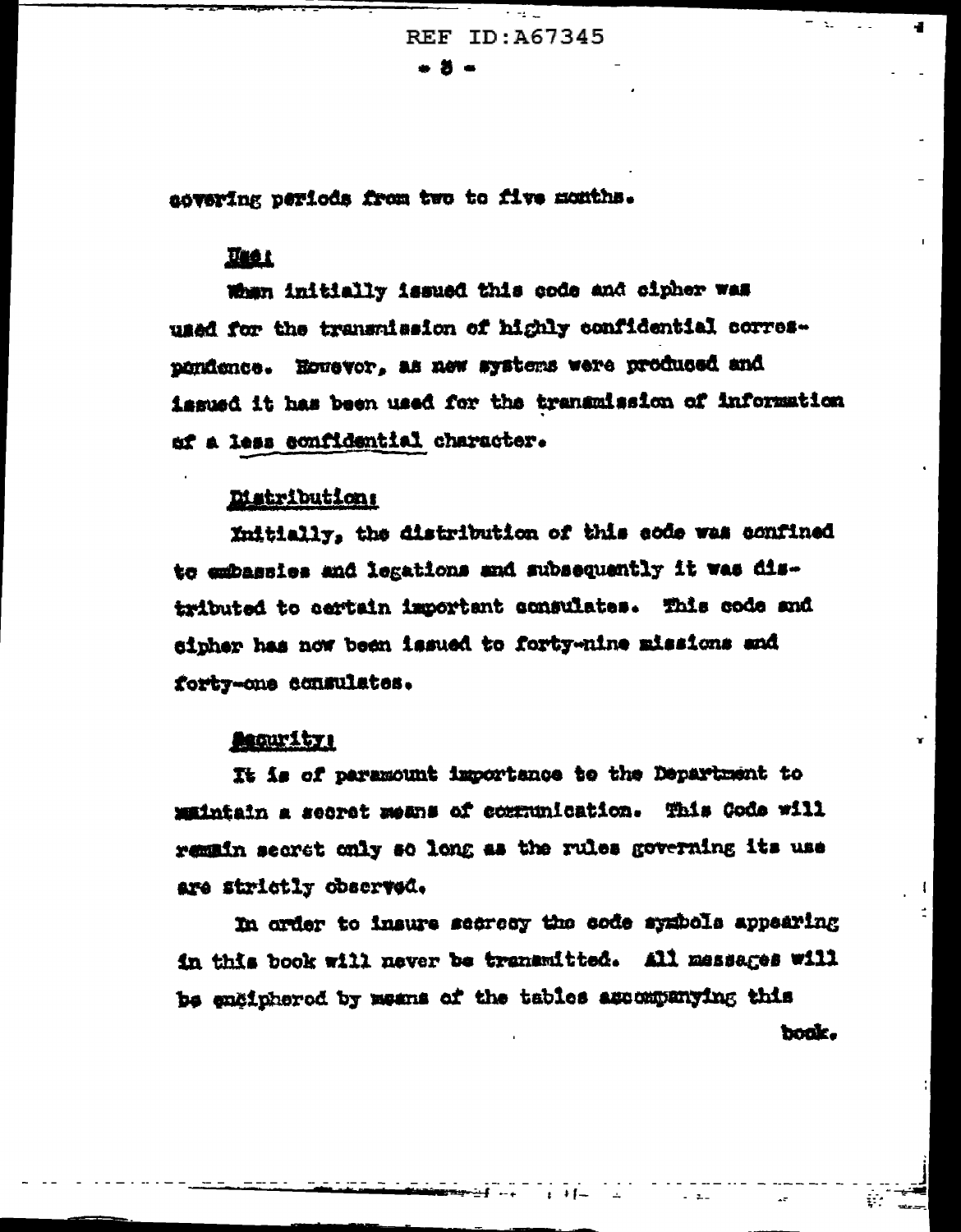book. New tables will be issued semismually.

All mamoranda used in the proparation of a code message will be burned, and the ashes removed or destroyed.

 $REFID: A67345...$ 

till sin

 $\mathcal{L}^{\text{max}}$  , where  $\mathcal{L}^{\text{max}}$ 

a sa tanggalan sa sa tagapun ng mga barang ng mga bangayang ng mga bangayang ng mga bangayang ng mga pangayang ng mangayang ng mang nagayang ng mang nagayang ng mang nagayang nagayang nagayang nagayang nagayang nagayang na

Use alternately as the initial letter of the code symbol the lettors designated in the foot note on each · DODS.

Use variants freely. The requrrence of the code Evabol representing com only used phrases, words and pundtuation marks is the principal dependence of code senarts in breaking down a secret code, therefore it is absolutely incusbent on every person using this code to use invariably a different variant for phrases, words and punctuation marks repeated in a message.

Textual communications will be encoded in the green code.

the true reading of a message sent or received in this code will not appear in the sorrospondence file. A separate confidential file will be maintained accessible only to persons duly authorized to have knowledge of this code.

theder no sircumstances will the verbatim text of a METHERS in this code be communicated to others than officers of the Department of State. A careful paraphrase will be substituted when intended for others.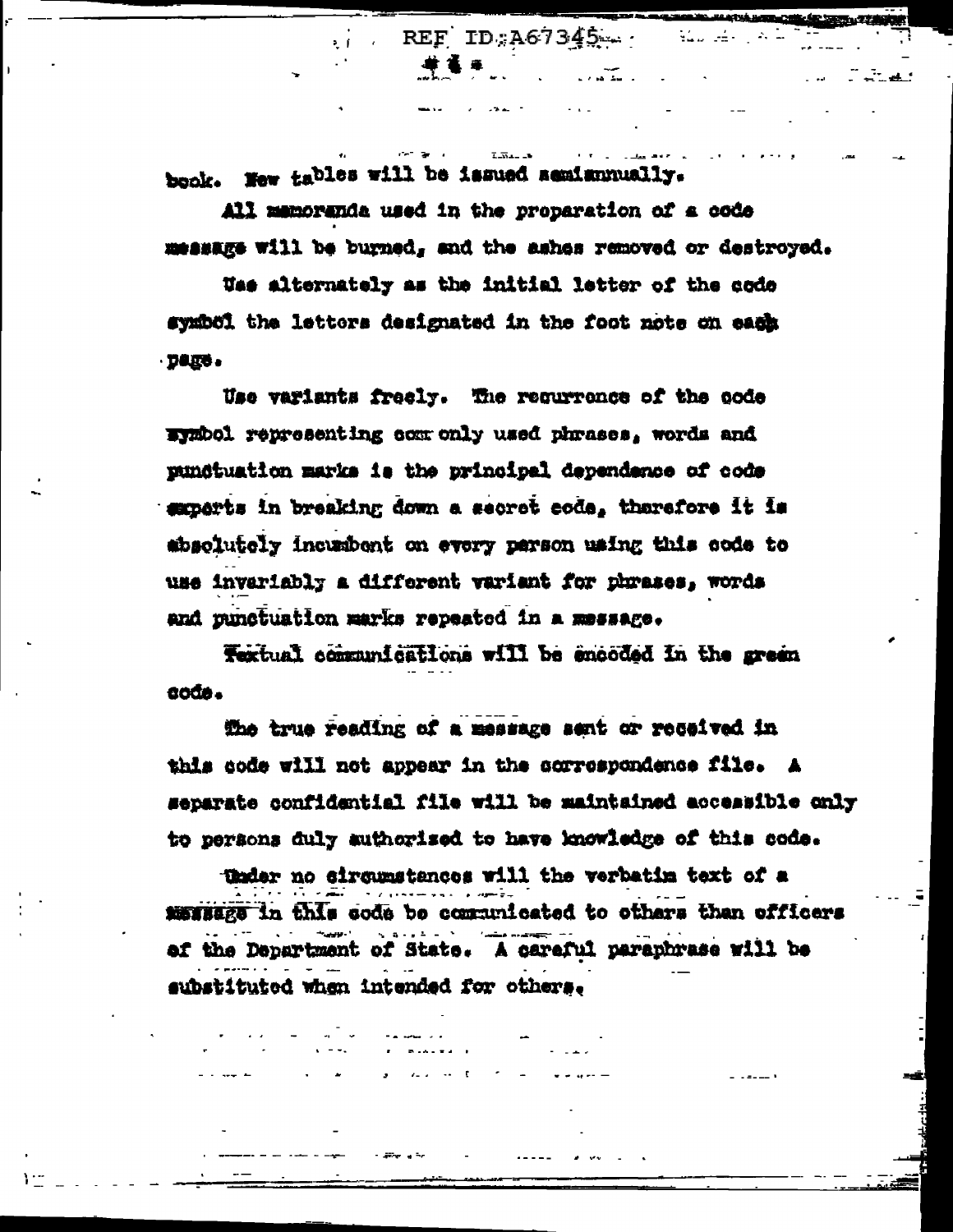$\sigma_{\rm{max}}=0.0000$ **REF ID: A67345** 

 $\sim$  6008

Wirst issued in 1922.

## Construction:

-turo part

 $\sim$  and  $\sim$   $\sim$   $\sim$   $\sim$   $\sim$ 

the construction of this code is the same as the A-1 Code with 114,000 code symbols and true readings. Since the issuance of this code it has never been used without the application of a cipher. The cipher consists of ten two-part tables of varying construction and new tables have been issued frequently covering varied periods.

## **The L**

Similarly, as with the A-1 Code, this code superseded the A-1 Code for the transmission of highly confidential information.

## **Elstribution:**

the initial distribution of this code was limited to important missions. It was gradually extended to all missions. It is now in possession of forty-nine missions. It has not been issued to any consulates.

## meurity:

In order to insure secrecy the code aymbols appearing

 $\mathbf{L}$ 

in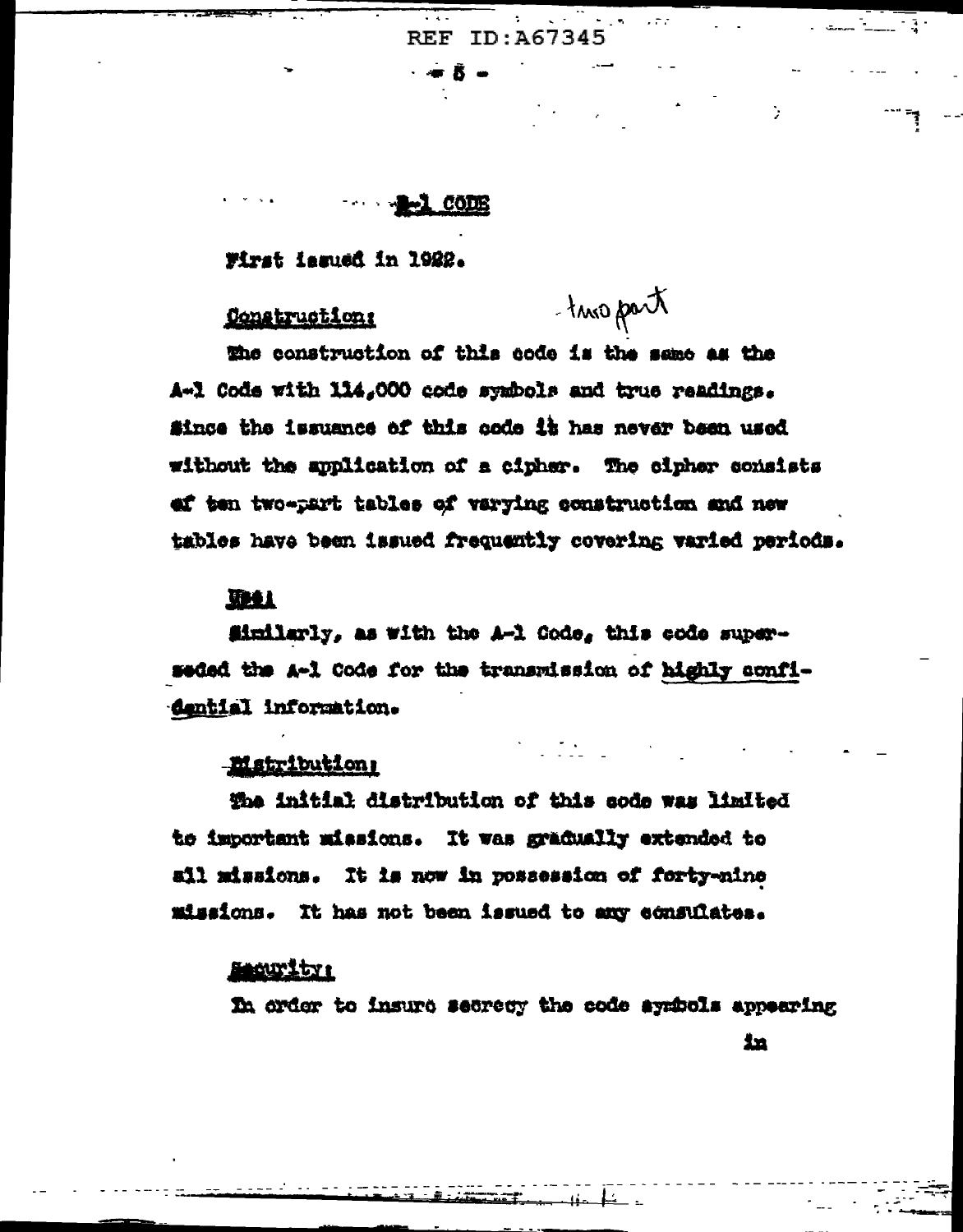in this book will never be transmitted. All messages will be enciphered by means of the tables accompanying this book. New tables will be issued quarterly.

 $\mathbb{P}^1(\mathbb{R}^d)$  .

All memoranda used in the preparation of a code message will be burned, and the ashes removed or destroyed.

REF ID: A67345

.<br>Glej d

Was alternately as the initial letter of the code symbol the letters designated in the footnote on each page.

Use variants freely. The recurrence of the code symbol reprosenting commonly used phrases, words, and . Ministuation marks is the principal dependence of code experts in breaking down a secret code, therefore it is absolutely incumbent on every person using this code to use invariably a different variant for phrases, words, and punctuation marks repeated in a message.

Textual communications will be encoded in the Green Code.

The true reading of a message sent or resolved in this code will not appear in the correspondence file. A aeparate confidential file will be maintained accessible enly to persons duly suthorized to have knowledge of this aoda.

Under no circumstances will the verbatim text of a message in this ende be ecumunicated to others than officers

ď

 $\frac{1}{2}$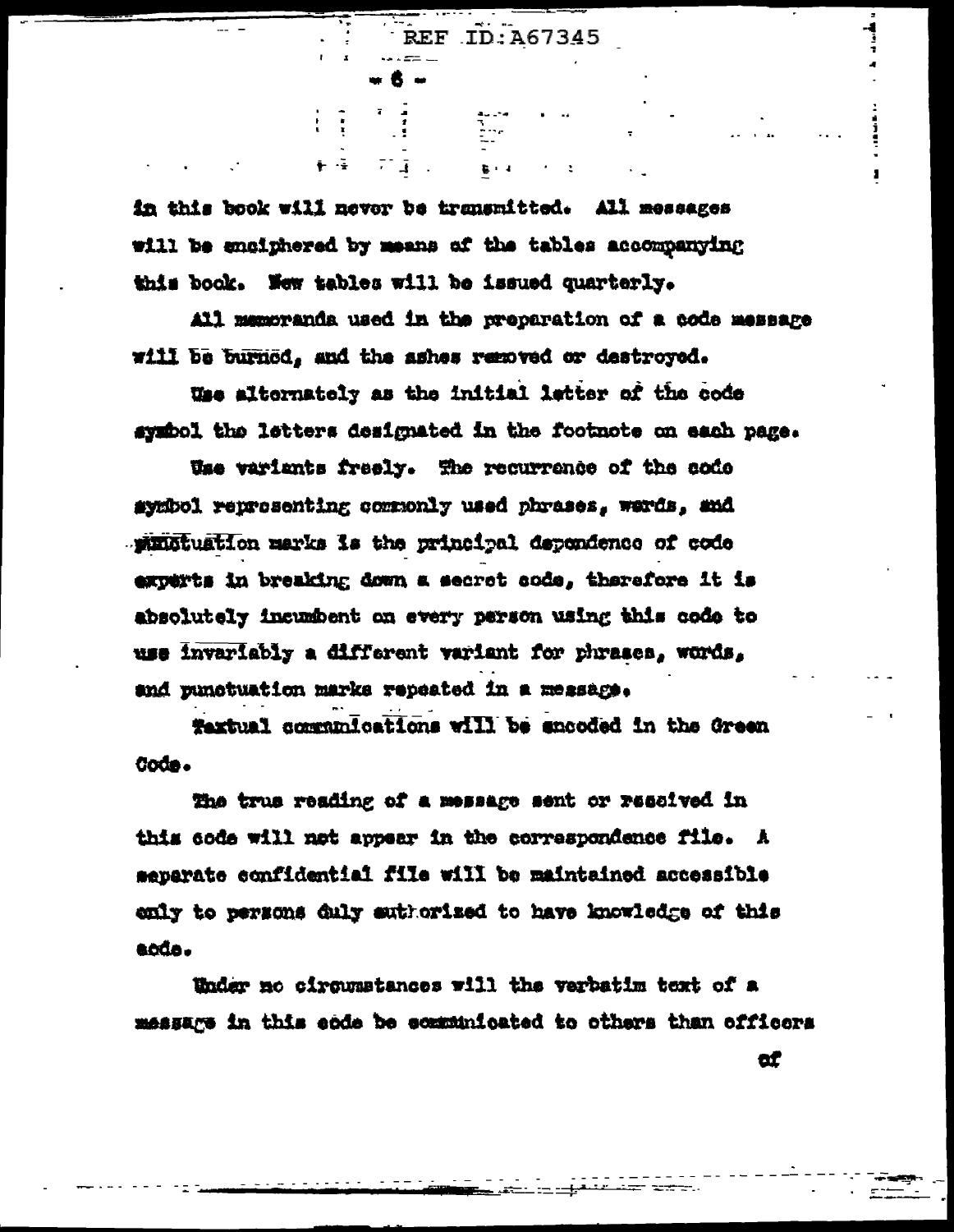REF  $ID: A67345...$ . 7.

afficers of the Department of State. A careful paradmana will be substituted when intended for others.

## conn:

First issued in 1927.

# **Construction:**

While is a mixed code. The code and decode being in mie veitumo, with 80,000 code symbole and true readings. the code symbols are of the consonant, vovel, consonant, vowel, consonant character and the first and second consoment are made up of the first thirteen letters of the ainhabet. I avstem of interchangeable letters for the first and third letters of the code symbols taken From the last half of the alphabet is provided. This gode, the same as with the A-1 and B-1, has never been used without the application of a cipher. The cipher sonsists of ten two-part tables of varying construction and new tables have been issued frequently covering varied pariods from two to five months.

## <u>Barr</u>

When issued this code was used to transmit highly confidential information which formerly was transmitted in the B-1 Code.

**Metribution**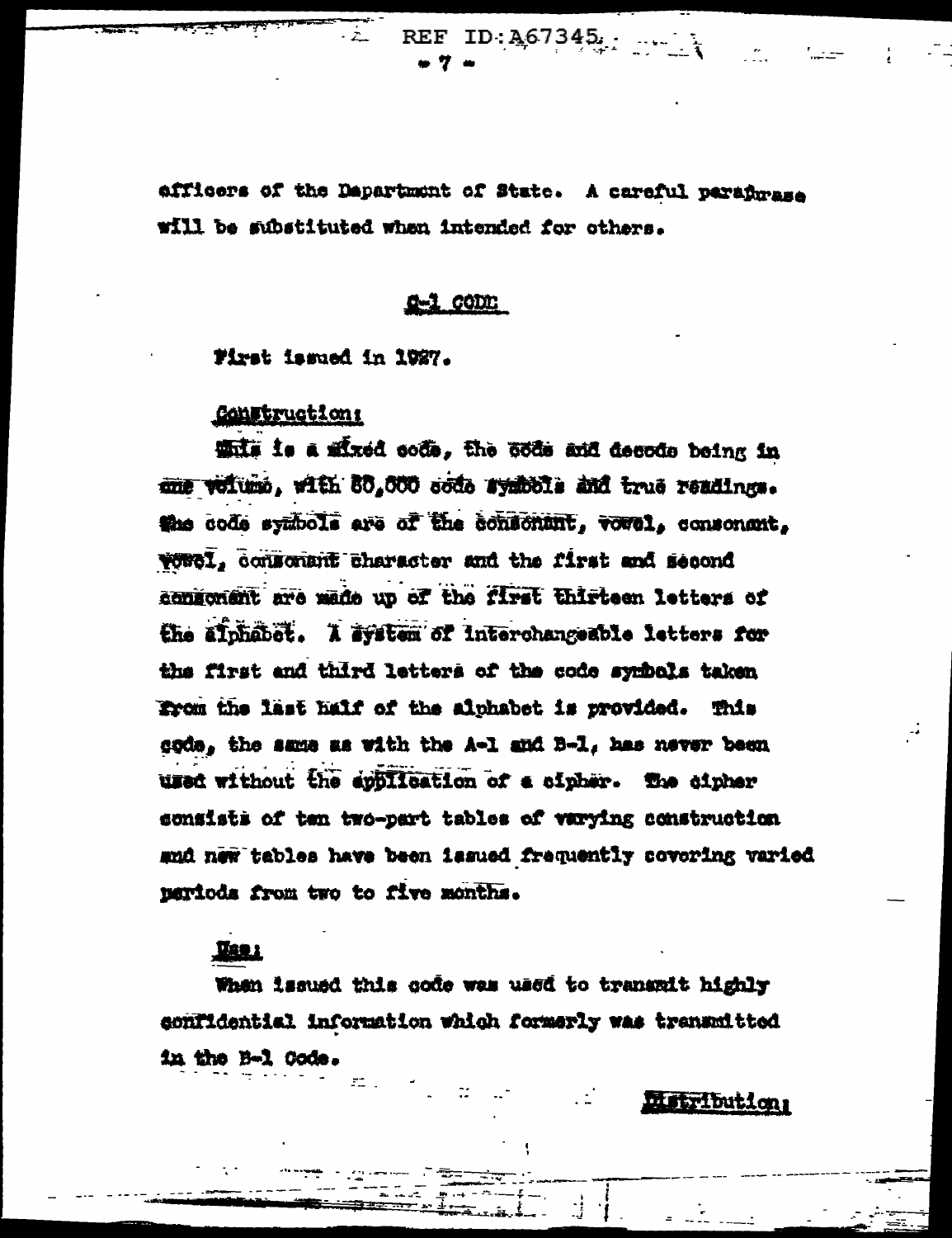## Matribution:

Initially this system was given a very limited distribution. However, it was gradually extended until it is now in possession of forty-seven exbassies and legations.

 $\overline{R}$  REF ID: A67345

 $\begin{array}{l} \mathbb{E} \overline{\mathbb{E}}_{\mathbb{E}} \left( \begin{array}{ccc} \mathbb{E} \overline{\mathbb{E}}_{\mathbb{E}} & \mathbb{E}_{\mathbb{E}} \mathbb{E}_{\mathbb{E}} \\ \mathbb{E}_{\mathbb{E}} \mathbb{E}_{\mathbb{E}} & \mathbb{E}_{\mathbb{E}} \mathbb{E}_{\mathbb{E}} \end{array} \right) \end{array}$ 

 $\bullet$  3  $\bullet$ 

#### **Accurity:**

A. We preserve the secrety of this code the symbols appearing in the book must never be transmitted. All messages must be enciphered by means of the tables accompanying this book. New tables will be issued periodically.

B. Messages encoded in this code must not be transmitted by wireless. A definite direction to route via gable should be indorsed on each message.

6. Unless the chief of mission takes personal charge of the code, he will designate a member of his staff, an efficer of career, to be personally responsible for its sustedy and use.

D. At least case a day a check must be made to see that the sode is intact. A record of this check will be made for the information of the chief of mission.

E. When in use the code must never be left, even manufarily, unless guarded by a career effloer or an American employee who has been authorized by the Department

to

Ĵ.

÷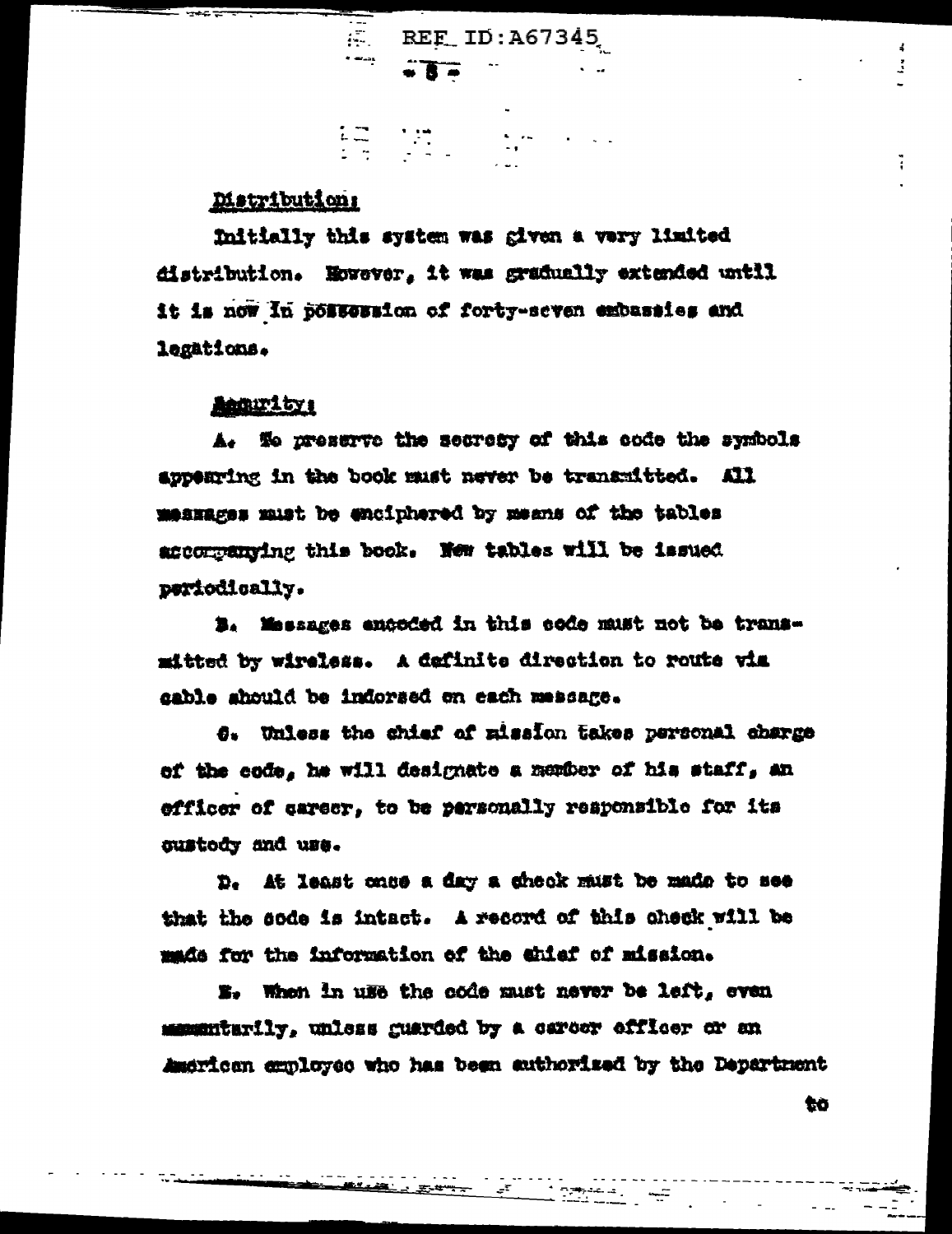$\overline{\text{REF}}$  TD: A67345  $\ldots$ 

a Salaman Sala

to use the code. When not in use it must be kept in a locked compartment of the safe. In the event that the safe in the mission is without a locked compartment, the sode must be sealed each time after using.

F. The use of this code must be restricted to career efficers and such other American employees of the Foreign Service who have been apecifically authorized by the Department to have access thereto.

-d. Under no circumstance shall a citizen or subject of a foreign government have access to or an opportunity to öbserve the sode or have knowledge. through taking dictation or otherwise, of messages transmitted in this - aude.

I. An original only will be made of messages to be transmitted in this code. All stenographic notes, carbon paner. Wilmoranda, or other material used in the preparation ST I WOSSEED ELST be burned.

I. Emsoding must be done from the original only.

**J.** Interchangeable letters designated in the footnote on sach pare must be used as the initial and third letter of the code symbol.

K. Variants have been provided for the commonly used phrases, words and punctuation marks. The recurrence of

t bill

symbola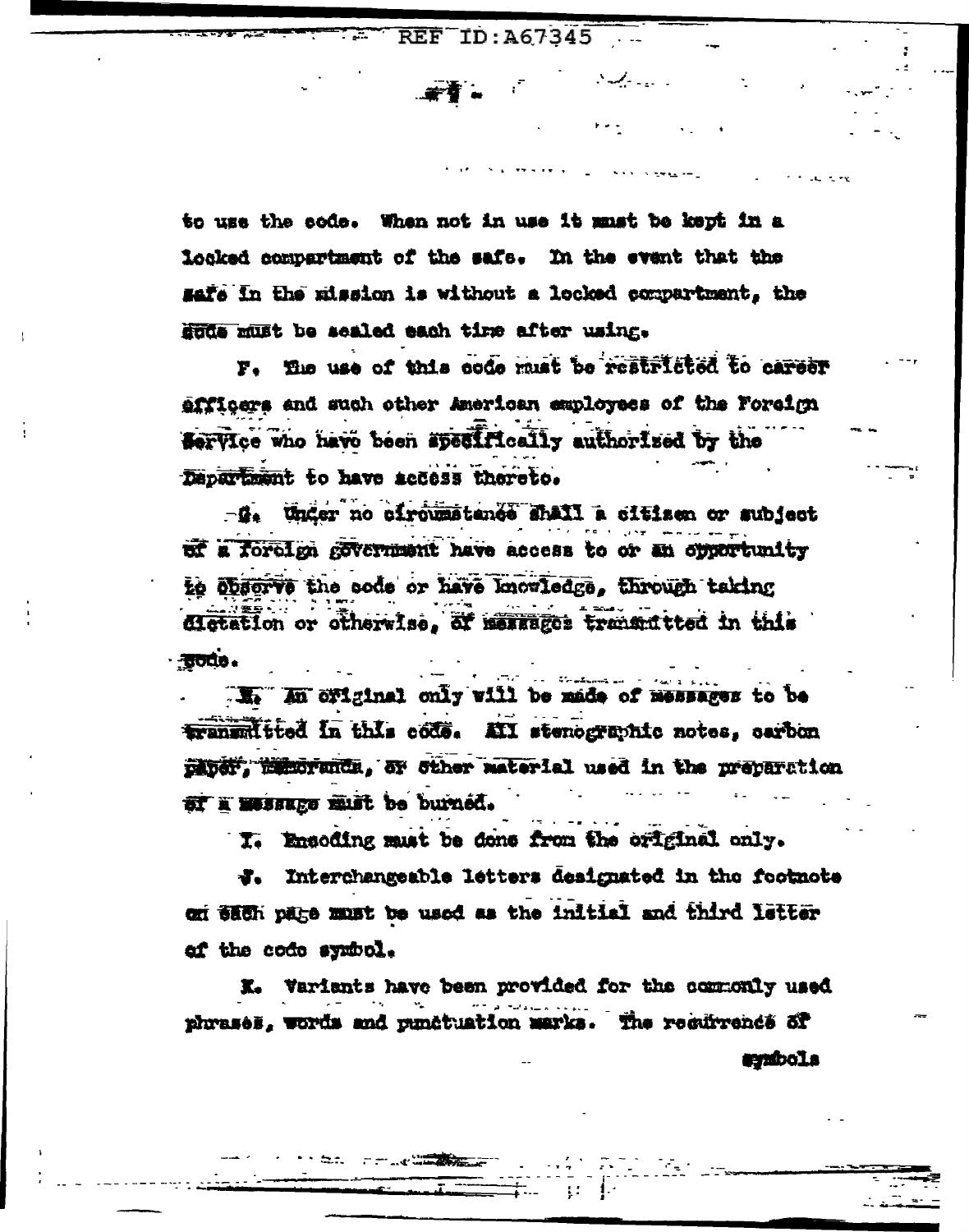$-10 -$ 

symbols representing them is the principal dependence of code experts in breaking down a code, and therefore it is ingumbent on every person using this sode to use invariably a different group for phrases, words, and punctuation marks repeated in a message.

L. Textual communications of any character whatever must not be encoded in this code. Use the Green or Gray Code for this purpose.

--D-1 Code First Lamued in 1934.

## Constructions

. This code with 60,000 code symbols and true readings, is similar in construction to the C-1 Code except that the first and third letters of the code symbols are made up from the last half of the alphabet and the interchangeable letters are taken from the first half of the alphabet.

One hundred oinher tables changed at varying periods and of wricus types of construction have been used with this 600. Each mission is supplied with a system to sommand cate with the Department only and a system for intecommunication between the offices to which it has bed instind.

А.

**III.Q** 

J.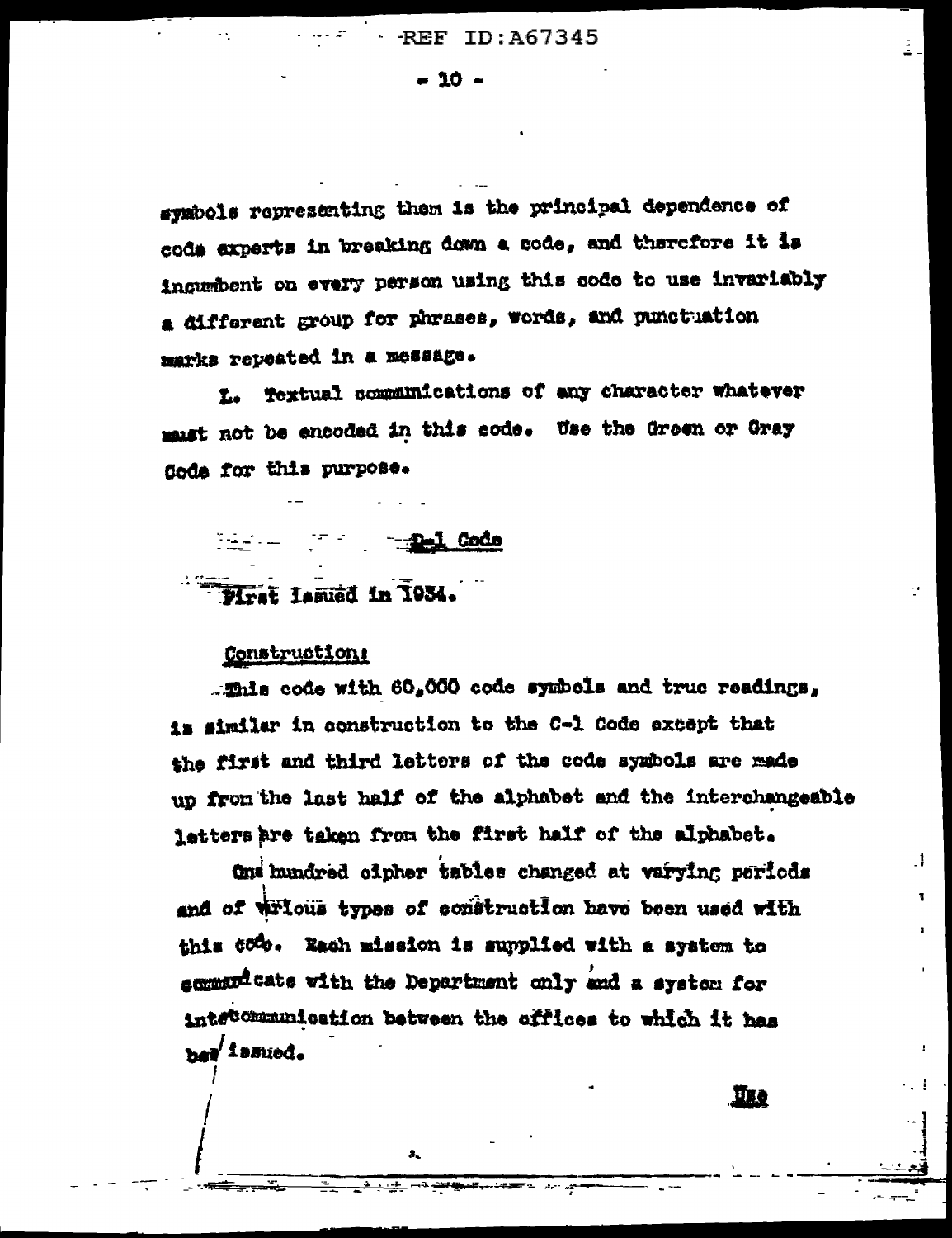$-11-$ 

## 聖社

the D-1 Code superseded the C-1 Code for the transmission of segret and highly confidential matter from . the offices to which it has been issued.

## matribution:

The distribution of this code has been confined to six important missions.

 $\mathbf{L}$ 

#### **Becurity:**

A. To preserve the sedrecy of this code the symbols annearing in the book must never be transmitted. All messages must be enciphered by means of the tables ascompanying this book. Now tables will be issued periodically.

B. Messages encoded in this sude must not be transmitted by wireless. A dafinite direction to route via dible should be indorsed on each message.

C. Unless the ghief of mission takes personal charge af the code, he will designate a member of his staff, an officer of career, to be personally responsible for its sustody and use.

D. At least once a day a check must be made to see that the endo is intect. A record of this check will be made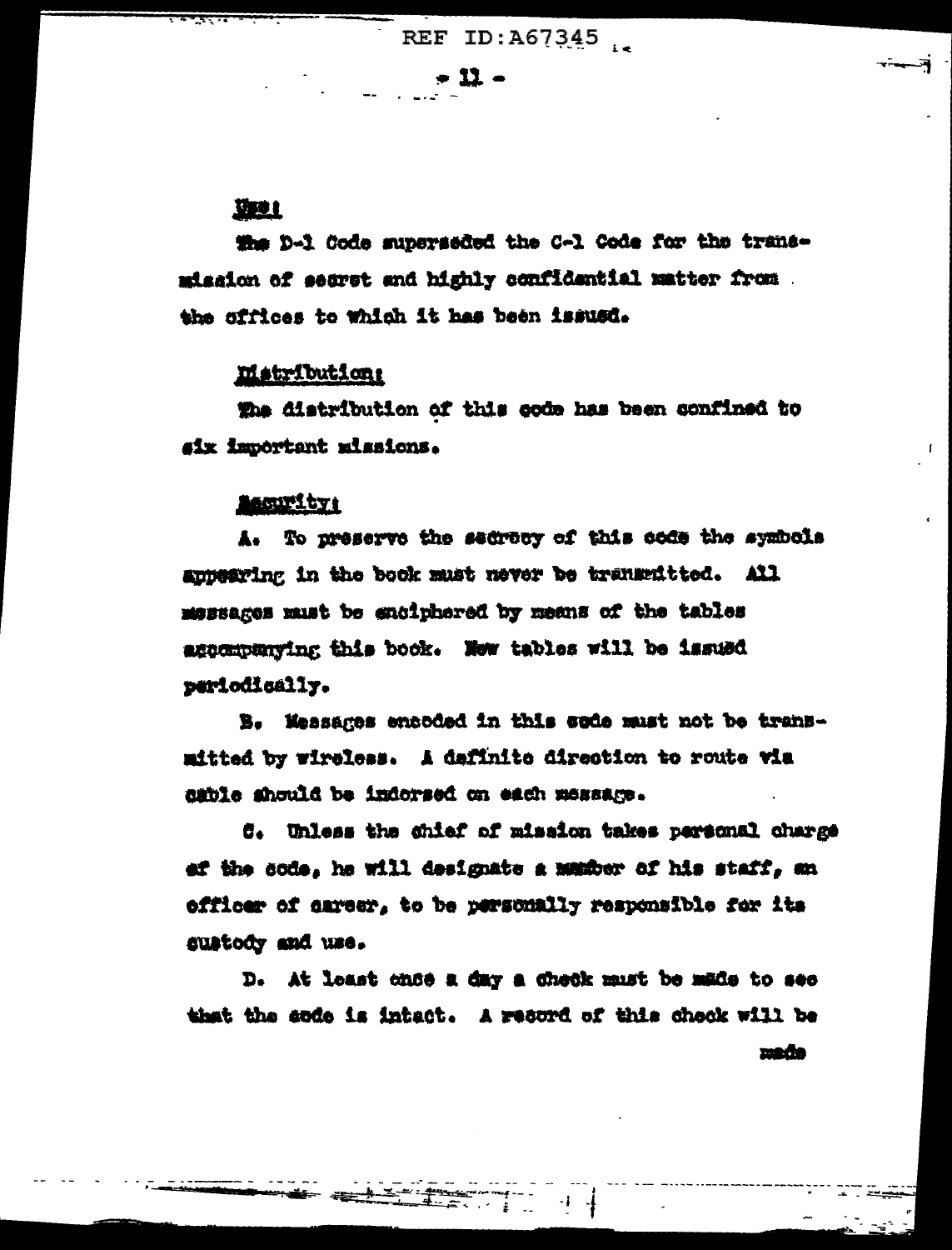made for the information of the chief of mission.

E. When in use the code must never be left, even momentarily, unless guarded by a career officer or an American muployee who has been authorised by the Department to use the code. When not in use it must be kept in a looked compartment of the safe. In the event that the Walle in the mission is without a locked compariment. the code must be sealed each time after using.

REF ID:A67345

afficers and such other American exployees of the Foreign Hervice who have been specifically enthorized by the Department to have accoss thereto.

U. Under no circumstance shall a citizen or subject ef a foreign government have access to or an opportunity to observe the code or have knowledge, through taking distation or otherwise, of messages transmitted in this code.

"He An original only will be made of messages to be transmitted in this code. All stenographic notes, earbon paper, manpenda, or other material used in the preparation of a message must be burned.

I. Mucoding must be done from the original only.

Interchangeable letters designated in the footnote ð.,

œ

Ï

Ŧ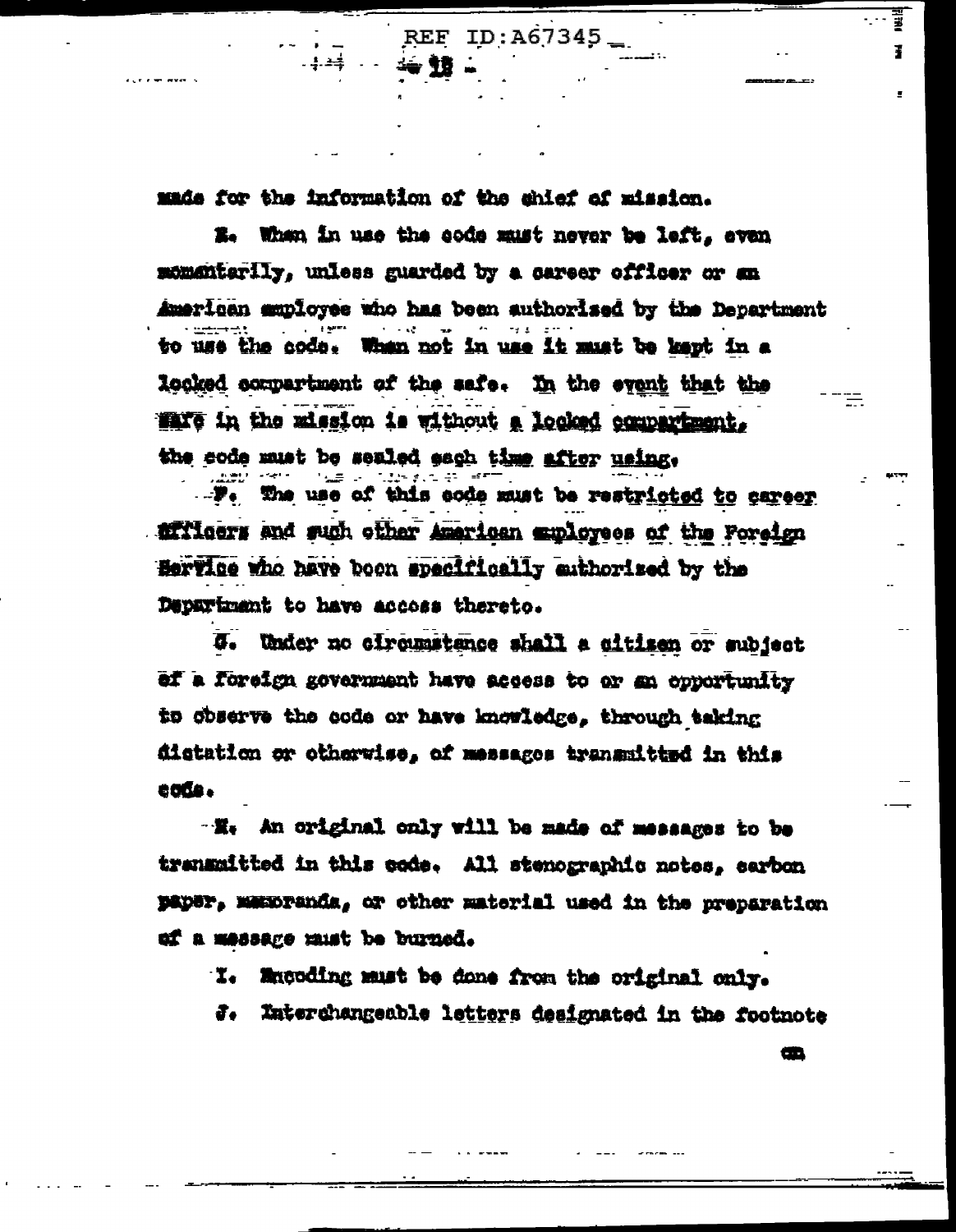REF ID: A67345  $= 13 -$ 

en each page must be used as the initial and third letter of the code symbol.

X. Variants have been provided for the commonly used phrases, words and punctuation marks. The requrrence of symbols representing them is the principal dependence of sede experts in breaking down a eode, and therefore it is ingumbent on every person using this code to use invariably a different group for phrases, words, and panetuation MUTKS repeated in a message.

L. Textual communications of suy character whatever must not be emgoded in this code. Use the nonconfidential eodes for this purpose.

#### **LATTI CODE**

Wirst issued in 1938.

## fongtruction

This sode is a mixed code in two volumes containing 194,000 code symbols and true readings. The symbols are built on a two letter differential and comprise all letters of the alphabet. It is liberally supplied with variants for common words, phrases, et cetera, and employs the use af a repetition indicator and repeater system. This code WLG

Į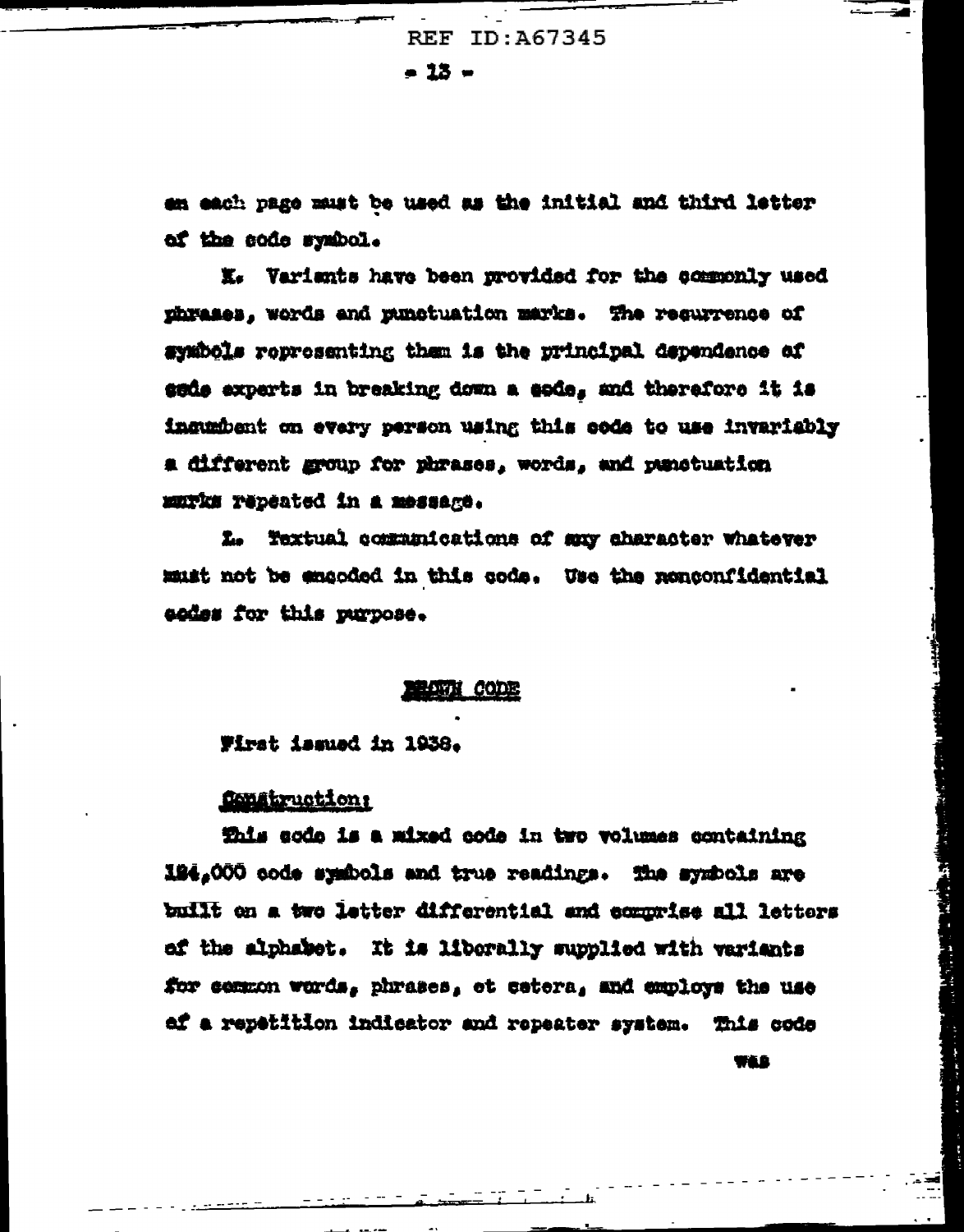TD: 467345 REF

was constructed to ultimately replace the Gray Code in sur diplomatic and consular offices and with a view to providing a confidential means of communication for a limited time and for esonomy. Ho cipher system is used with this code.

## **Hae**s

Initially it was used for the transmission of some confidential material. However, at the present time its WHO Is largely confined to administrative telegraphic correspondence and limited appricential material.

## **Matribution:**

a. Fi

Distribution has been effected gradually and it is now in possession of two hundred and fifty-three missions and consulates.

## **Lecturity:**

The person in charge of an effice to which this code is issued will be held personally responsible for its safekeeping and if circumstances should arise making it madessary to delegate this responsibility it shall be only to sareor afficers and American employees.

المستحدث والفي

Mach officer to whom a copy of this sode shall be

dalivered

 $\mathcal{L}^{\text{max}}(\mathcal{L}^{\text{max}})$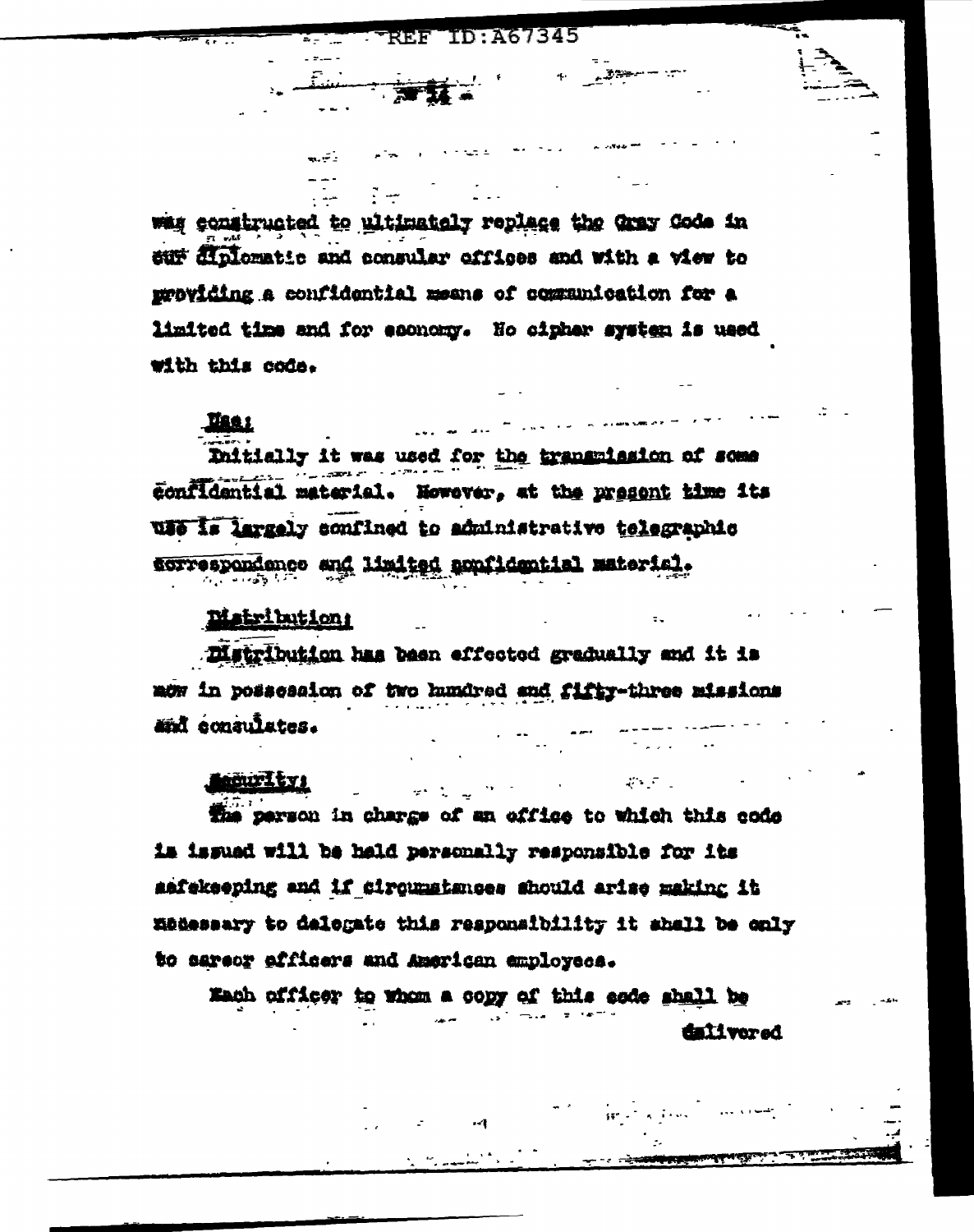$\blacksquare$  IK  $\clubsuit$ 

delivered will give a ressipt for the eads. At the exuitration of his or har term of office or assignment or in the event of the discontinuance of office to which he or she has been assigned, he or she shall deliver the eode only to the Department or to such person as shall be expressly authorized by the Department.

Than volume bears a serial member by which a record af its history is kept. When a volume is hurned over by ene officer to another duplicate reseipts will be taken bearing the serial munber, date, et setera cme of which will be immediately forwarded to the Department.

" Careor officers are suthorised to have access to sad use this code. American employees now suthorized to use the confidential ocdes of the Department are also suthorized to use this code. The specific authorization of the Department must be obtained before any person who may hereafter be amployed in any mission or consulate may have access to or use of this code. Under no cirquastances shall an alien employee have access to or knowledge of the code. When the code is not actually in use it must be kept in the safe of the office. If the safe has a locked compartment it should be kept there. If not, it must be sealed each time after use. While being used it must not be left unguarded even momentarily.

**Stanographic** 

€

.<br>Al

ا ر -

֔.

ᆗ

أنفث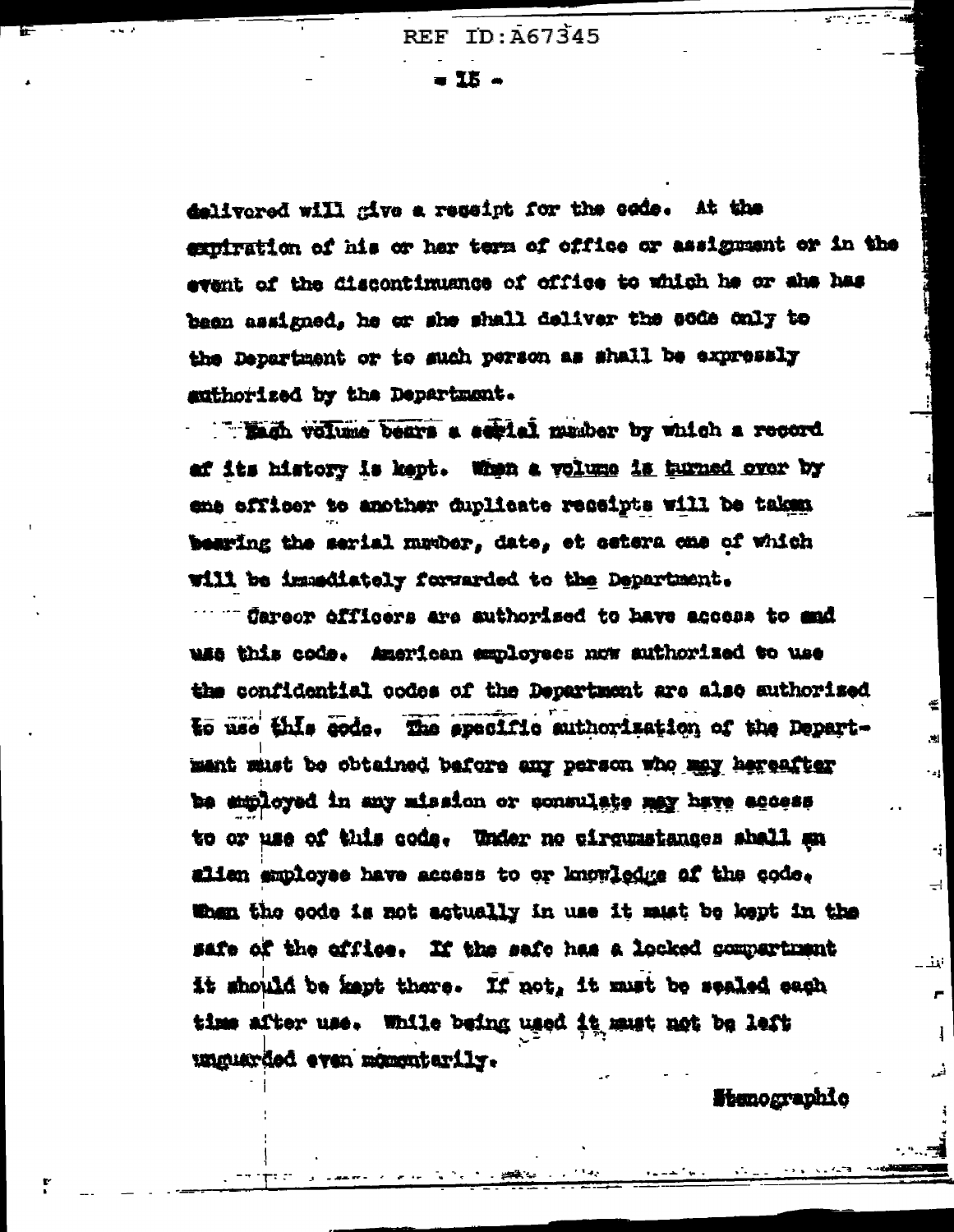**等方。** 

 $\mathcal{N}^{\pm}$ 

Stenographic notes, carbon paper, memoranda, and if the massage is prepared in longhand, the blank sheets under the original draft must be immediately burned or otherwise completely destroyed. An original only will be made for incorporation in the confidential or regular file.

the secrecy of this code will be materially preserved through the careful and judicious use of variants and repetition indicators and repeaters to express the same true reading throughout a message.

The recurrence of the same code symbol in a message is a vulmerable point from which a code is broken down through the process of frequency. Therefore, it is incurbent upon the coding officer whenever possible, to use a different code symbol for true readings reappearing in the message.

The verbatin text of any communication or document must not be encoded in this code, such as: Notes and other ecementoations from a foreign government; quotations from the press; published orders, decrees, et cetera. Use the Gray Code for this purpose.

This code must not under any circumstances be used in the encoding of any message, the text of which has been or will be transmitted by telephone.

١

If for any reason it becomes necessary to use the telephone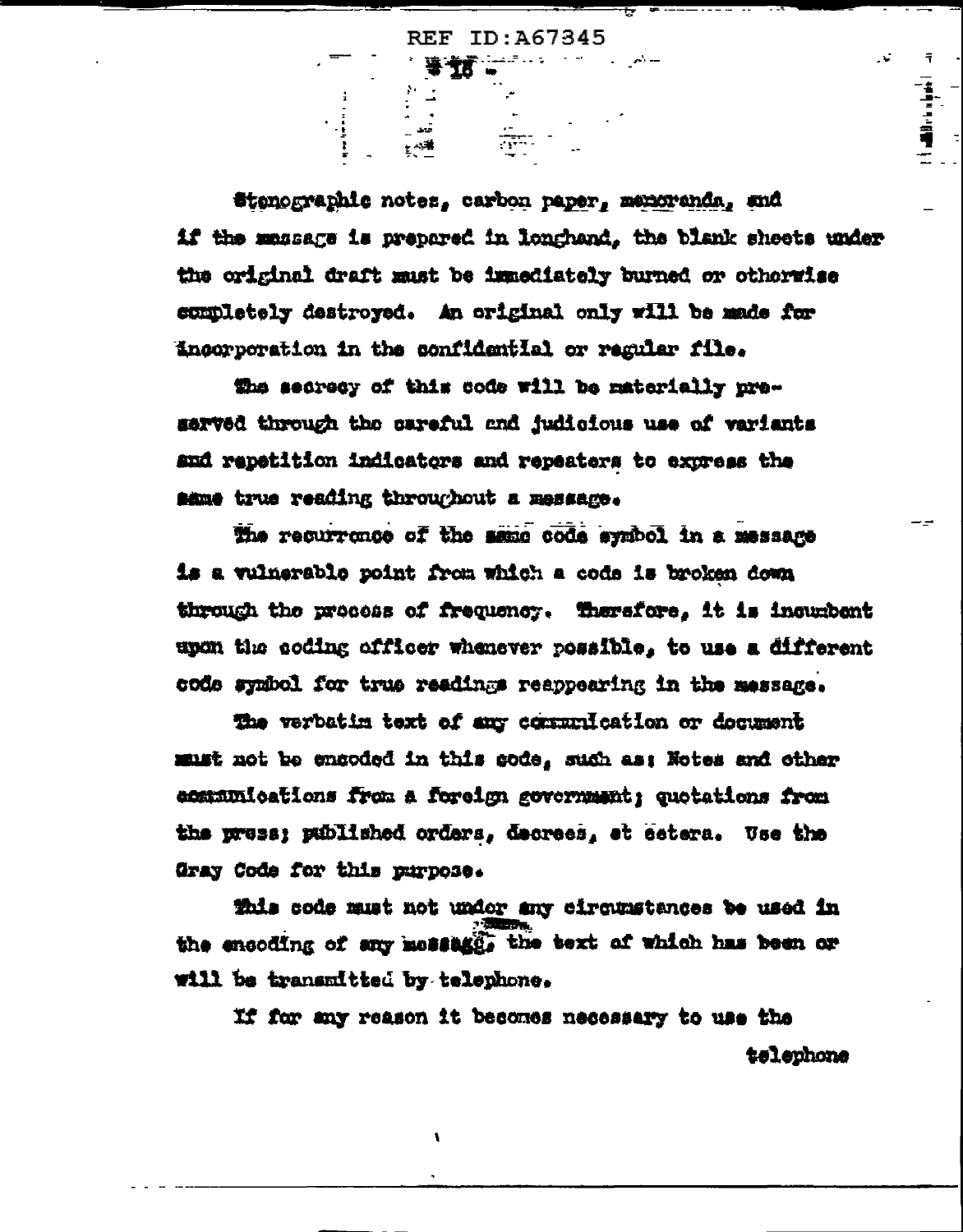$\sqrt{27}$   $\approx$ 

医室内

telenhone to communicate information transmitted in this sode, the text must be surefully paraphrased.

In the event that any officer should come into momession of any information which would lead him to believe that a foreign gevernment or unsuthorized person is in possession or has knowledge of this code, or that its secrecy has in any manner become endungered, an immediate report giving full details should be made to the Department by tolegraph.

Under no sircumstances will the verbatin text of a massage transmitted in this code be communicated to others than officers of the Department of State, careor officers and American smployees of the Foreign Service. A aareful paraphrase will be made for communication to others. Mossages considered to be confidential must be paraphrased .for incorporation in the correspondence files.

that a freq a hould never be considered a part of the arahives when intrusting American interests to a foreign severnment.

In the event of a crisis, where the circumstances are such that the officer in charge has good reason to believe that the safekeeping of this acde is endangered, and where time will.

÷.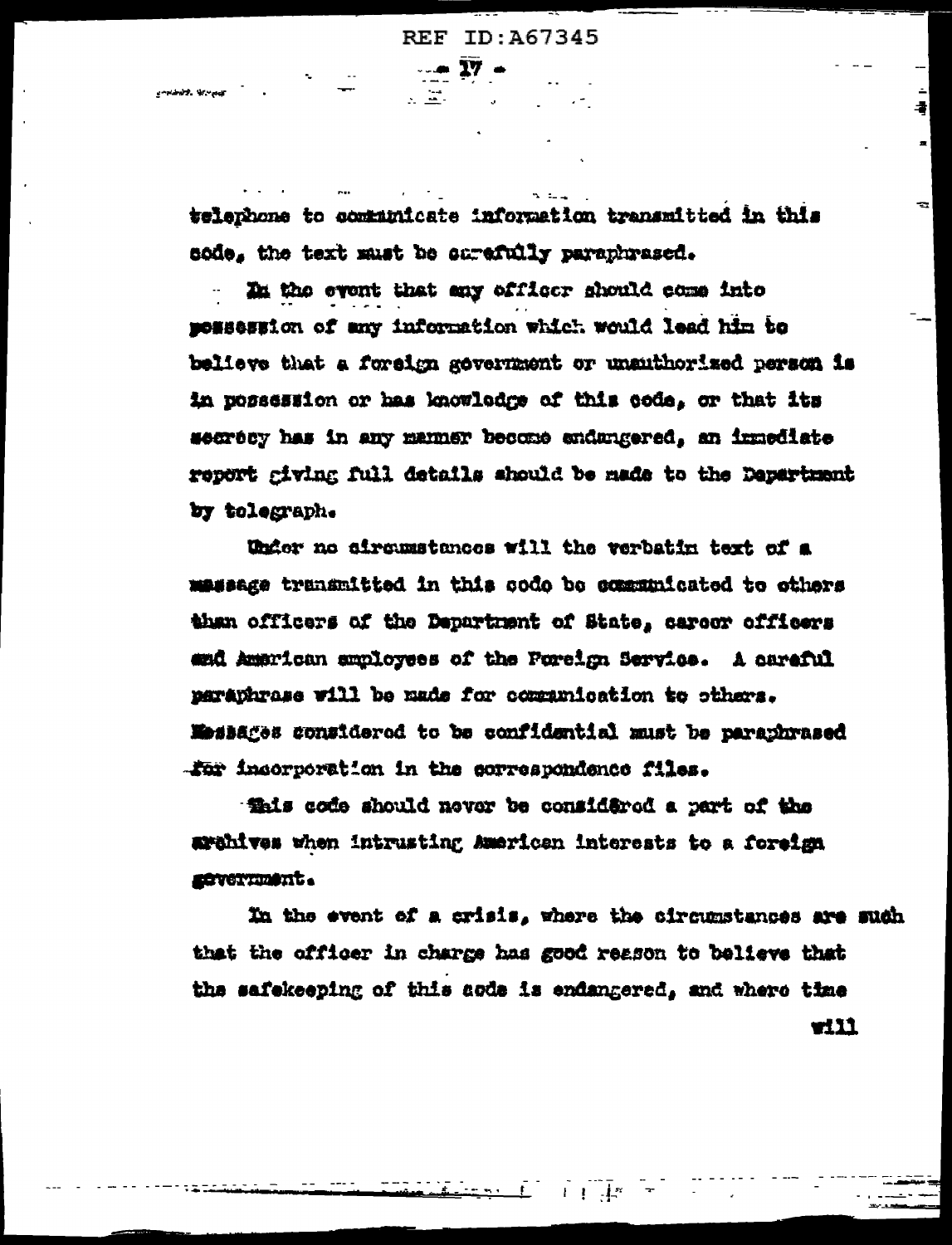REF ID: A67345 -18 -

will not permit of obtaining apecific authority of the Department, he is suthorized, in the presence of another afficer, to destroy this code by burning, after having made note of its serial number and advised the Department by telegraph of anticipated action. If it should be impracticable or impossible to advise the Department by telegraph of such anticipated action the code may be destroyed by burning and the notification sent at the earliest possible moment. A certificate attesting such astion signed by both officers together with a report of the circumstances and action taken will be forwarded to the Department at the earliest opportunity.

#### **En=1 CODE**

#### First issued in 1940.

#### Construction,

fhis is a simple two letter differential mimeographed sode of approximately 6000 code symbols and true readings.

#### <u>Váol</u>

It was prepared primarily for use of the Navy and State Departments in communicating between Department

œ

- 79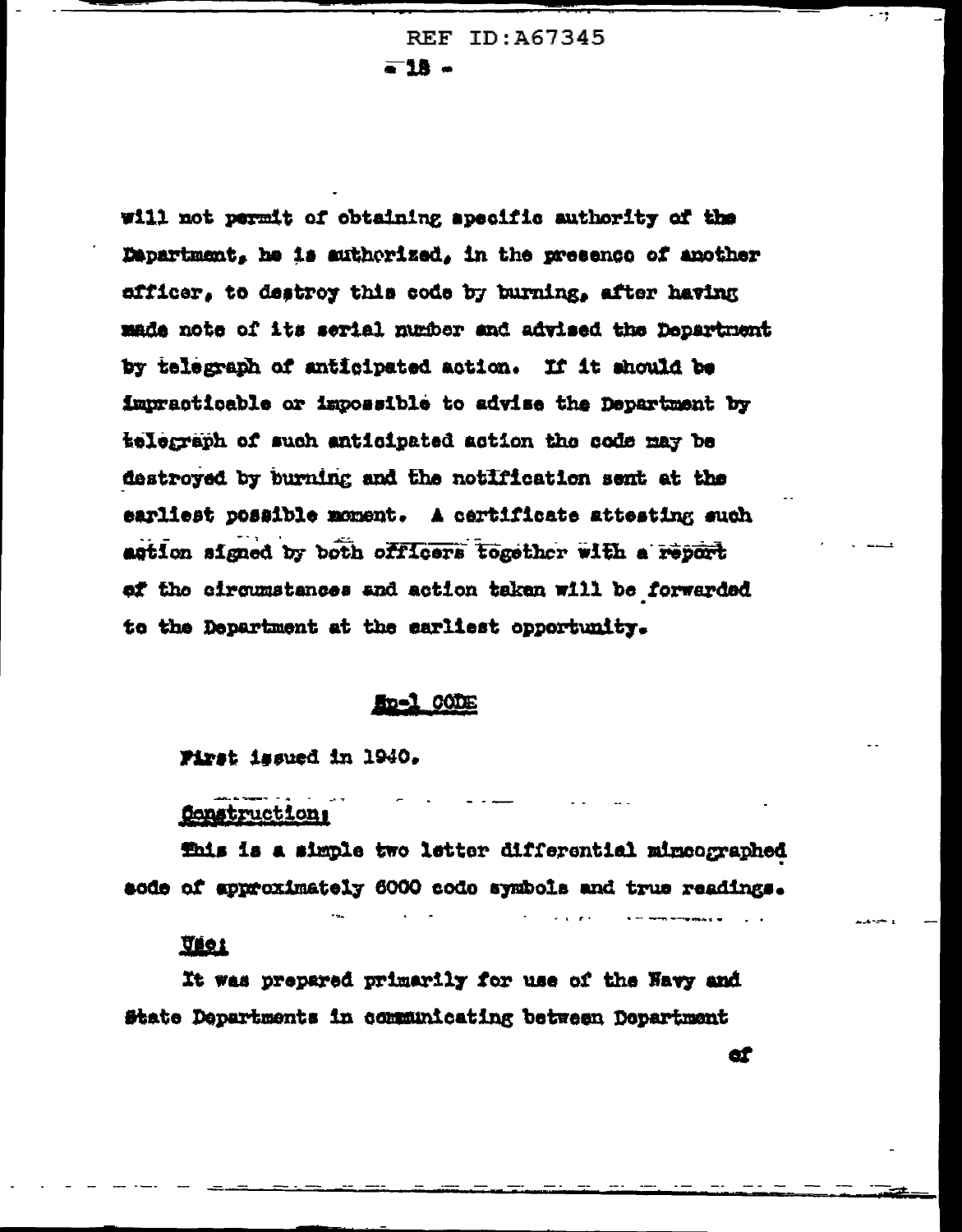**REF ID: A67345**  $-19 -$ 

of ätate offices abroad, naval stations and naval vessels.

## Distribution:

It has been distributed to seventy-eight missions and consulates, The Commanding General of the Panama Canal Department, the Coast Guard, the Navy Department, eleven naval establishments ashore and to all naval vessels in the Atlantic and Saribbean.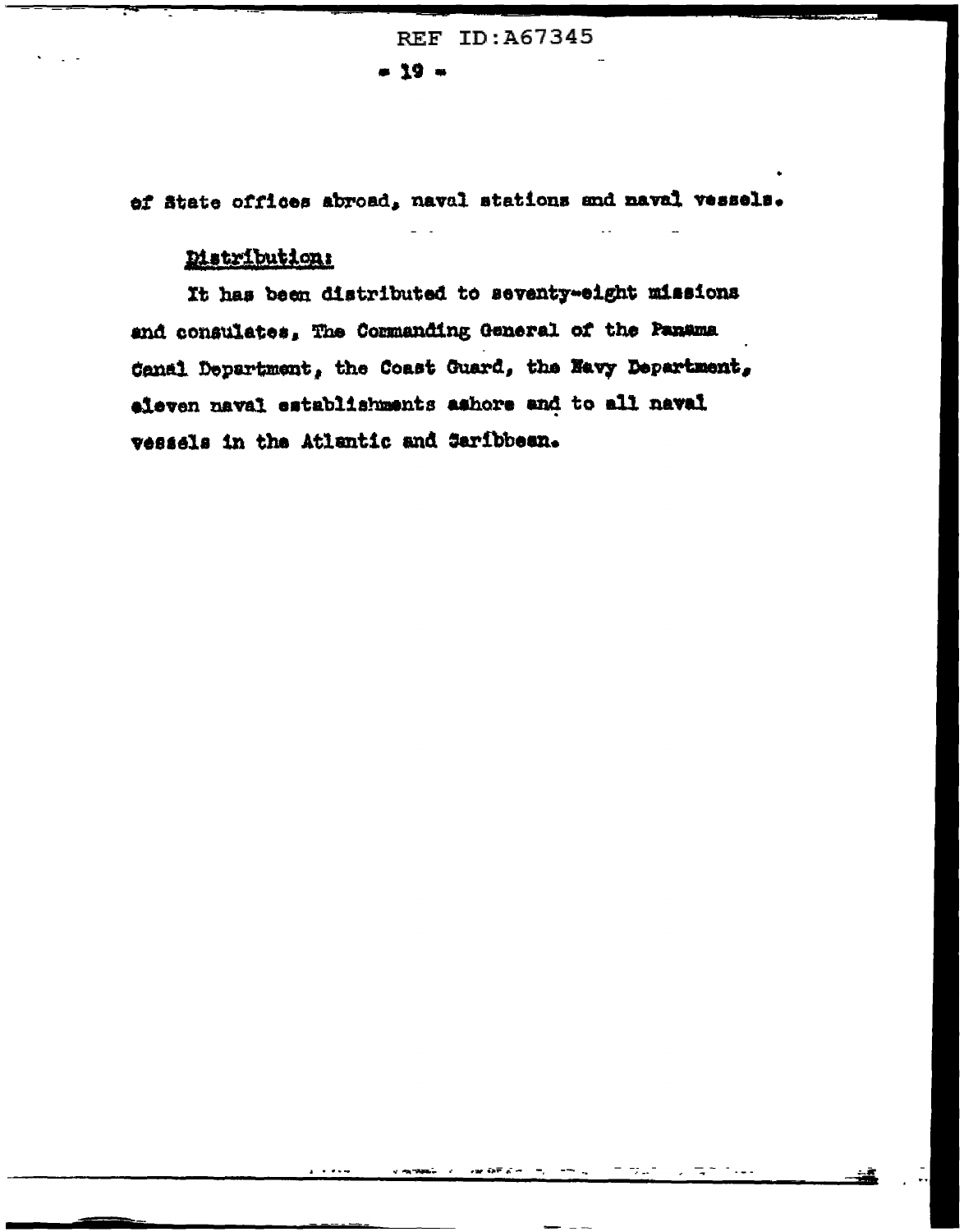#### PRODUCTION OF CODES AND CIPHERS

The production of codes and ciphers has been done in the Division of Communications and Records under the personal direction of the Chief of the Division.

J  $\mathcal{L}$ 

All codes now in use in the Department have been built within the Department. The printing has been done in the Government Printing Office under the rules of that agency governing the printing of confidential material.

All cipher tables have been built and printed in the Division of Communications and Records.